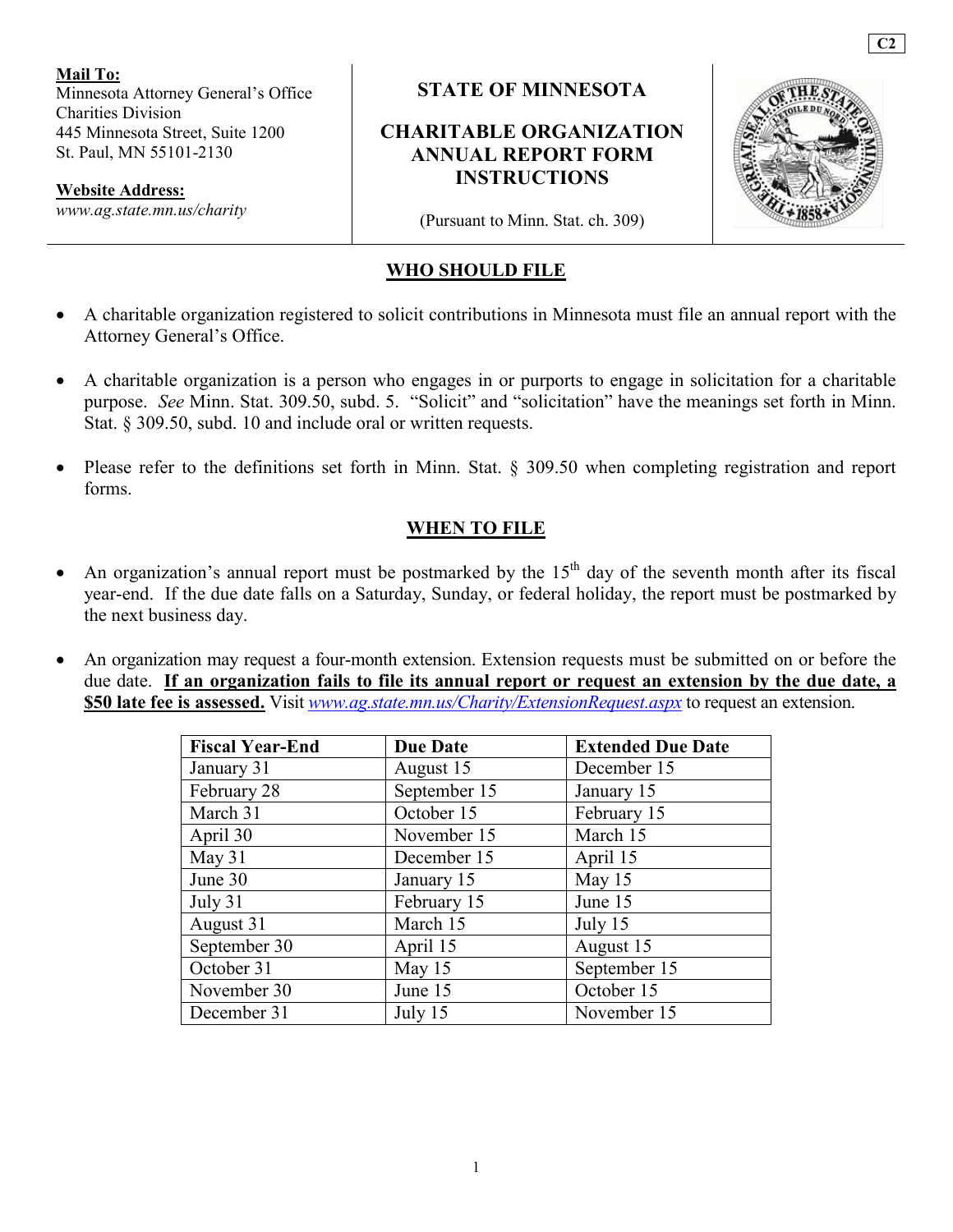

### **CHARITABLE ORGANIZATION ANNUAL REPORT FORM INSTRUCTIONS (Continued)**

**C2** 

### **WHAT TO FILE**

#### **If submitting these forms via mail, please do not use staples.**

- **Charitable Organization Annual Report Form.**
- IRS Form 990, 990-EZ, 990-PF, or 990-N plus all schedules and attachments.
- IRS Form 990-T (if the organization files one).
- A full list of the organization's board of directors, including names, addresses, and total compensation paid to each.
- $\Box$  An audit prepared in accordance with generally accepted accounting principles by an independent CPA or LPA if the organization has total revenue of more than \$750,000. The value of donated food to a nonprofit food shelf may be excluded from the total revenue if the food is donated for subsequent distribution at no charge and is not resold.
- $\blacksquare$  \$25 registration fee.
- $\Box$  \$50 late fee, if the organization failed to request an extension or submit its complete report by the due date.

#### **HOW TO FILE**

#### **This form may be submitted via email and the fee may be paid electronically.**

- The form and all attachments should be emailed to *charity.registration@ag.state.mn.us*. The email and attachments can be **no larger than 25 MB**. The subject line of the email must contain the organization's name. If the materials you are submitting are more than 25 MB, submit the attachments in separate emails properly labeled in the subject line (e.g., email 1 of 3).
- Documents must be in PDF format and named in an identifying manner (e.g., Charity Annual Report).
- You will receive an automatically generated confirmation email. Receipt of the email confirms only that this Office received your submission and is not an attestation regarding the validity or completeness of the submitted materials.
- You may pay the \$25 registration fee and/or \$50 late fee via credit card at *www.ag.state.mn.us/Charity/CharFees.aspx*, or you may submit a check via U.S. mail. If paying by check, make the check payable to "State of Minnesota."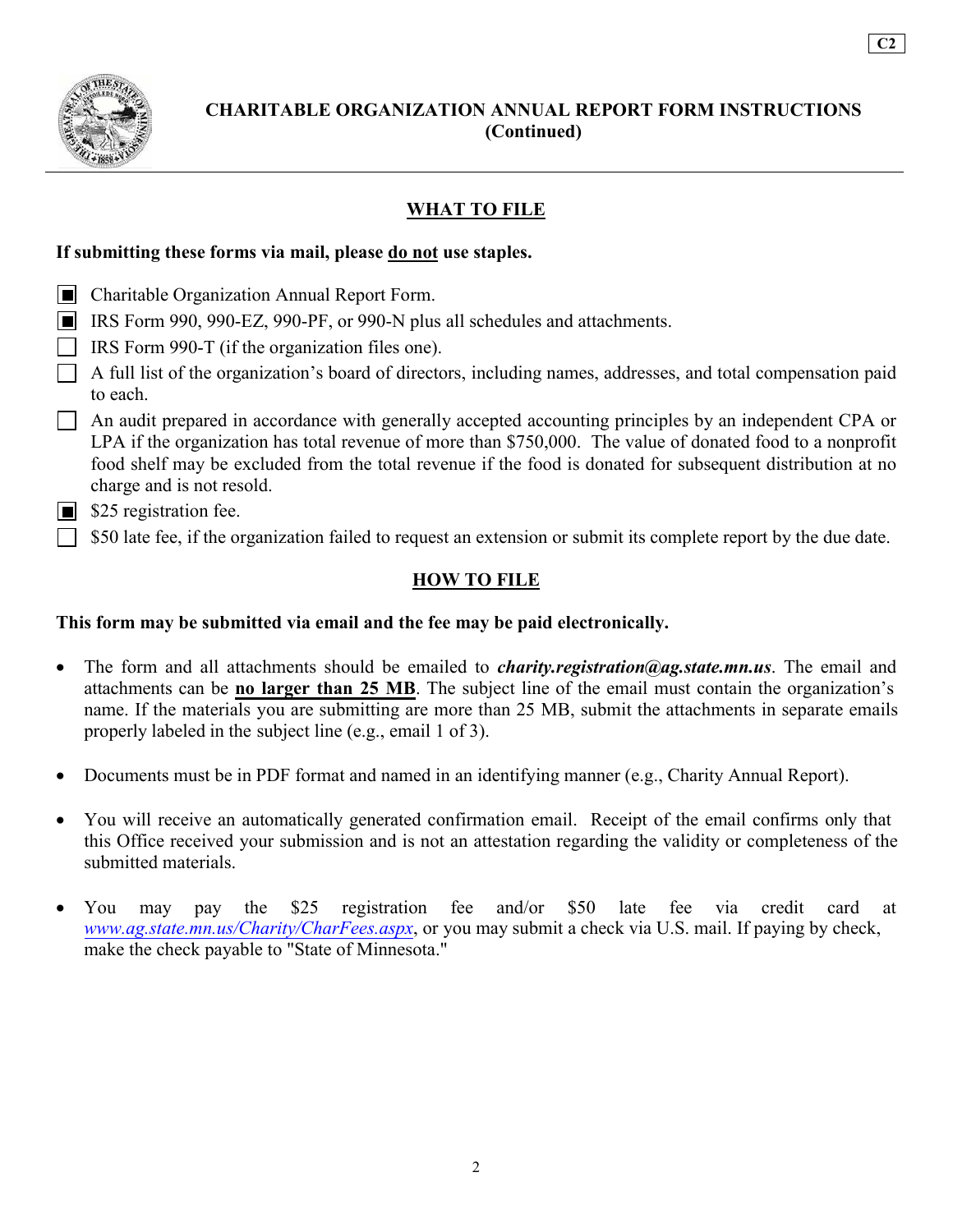

### **CHARITABLE ORGANIZATION ANNUAL REPORT FORM INSTRUCTIONS (Continued)**

**C2** 

#### **PLEASE NOTE**

- Some organizations may be exempt from registration and reporting. See Minn. Stat. § 309.515 for more information.
- An organization may submit the Unified Registration Statement, but it must also file the Minnesota Supplement.
- Include all required attachments. Registration statements and reports that fail to include all required attachments will be considered deficient and will not be effective until all required materials are received by the Minnesota Attorney General's Office. You will be informed of your registration status by letter from the Minnesota Attorney General's Office.
- Failure to maintain registration while soliciting may result in the imposition of civil penalties up to \$25,000 for each violation of Minn. Stat. ch. 309.
- **NOTICE: All information and documentation provided as part of registration and reporting shall be public records.**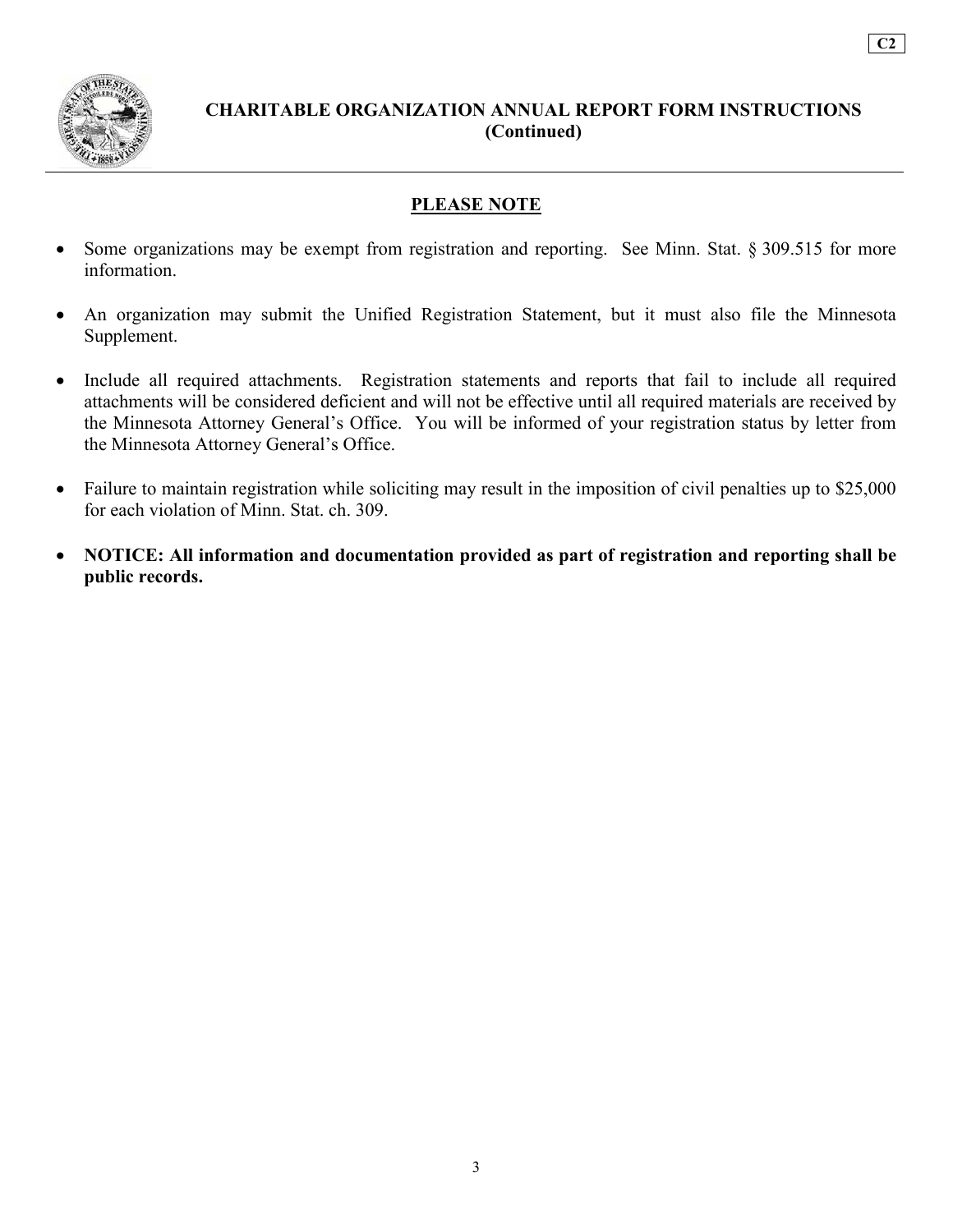**Mail To:**  Minnesota Attorney General's Office Charities Division 445 Minnesota Street, Suite 1200 St. Paul, MN 55101-2130

#### **STATE OF MINNESOTA**

### **CHARITABLE ORGANIZATION ANNUAL REPORT FORM**

**C2** 

**Website Address:** 

*www.ag.state.mn.us/charity*

(Pursuant to Minn. Stat. ch. 309)

# **SECTION A: Organization Information**

Legal Name of Organization Anime Twin Cities Inc.

| Federal EIN: 51-0441604<br>Fiscal Year-End: 09/30/2021 |                                                                     |
|--------------------------------------------------------|---------------------------------------------------------------------|
|                                                        | mm/dd/yyyy                                                          |
|                                                        | Did the organization's fiscal year-end change? $\Box$ Yes $\Box$ No |
| <b>Mailing Address:</b>                                | <b>Physical Address:</b>                                            |
| <b>Kimberly Hofer</b>                                  | <b>Kimberly Hofer</b>                                               |
| <b>Contact Person</b>                                  | <b>Contact Person</b>                                               |
| 1121 Jackson Street NE Suite 106B                      | 1121 Jackson Street NE Suite 106B                                   |
| <b>Street Address</b>                                  | <b>Street Address</b>                                               |
| Minneapolis, MN, 55413                                 | Minneapolis, MN, 55413                                              |
| City, State, and Zip Code                              | City, State, and Zip Code                                           |
| 763-432-3712                                           | 763-432-3712                                                        |
| <b>Phone Number</b>                                    | <b>Phone Number</b>                                                 |
| kim.hofer@animedetour.com                              | kim.hofer@animedetour.com                                           |
| Email Address                                          | Email Address                                                       |

1. Organization's website: www.animetwincities.org and www.animedetour.com

2. List all of the organization's alternate and former names (attach list if more space is needed).

 $\Box$  Alternate  $\Box$  Former  $\Box$  Alternate  $\Box$  Former

| 3. List all names under which the organization solicits contributions (attach list if more space is needed). |
|--------------------------------------------------------------------------------------------------------------|
| <b>Anime Twin Cities</b>                                                                                     |
| Anime Detour                                                                                                 |

4. Is the organization incorporated pursuant to Minn. Stat. ch. 317A?  $\Box$  Yes  $\Box$  No

| 5. Total amount of contributions the organization received from Minnesota donors: $\frac{$7,894.00}{}$ |  |
|--------------------------------------------------------------------------------------------------------|--|
|                                                                                                        |  |

- 6. Has the organization's tax-exempt status with the IRS changed?  $\Box$  Yes  $\Box$  No If yes, attach explanation.
- 7. Has the organization significantly changed its purpose(s) or program(s)?  $\Box$  Yes  $\Box$  No If yes, attach explanation.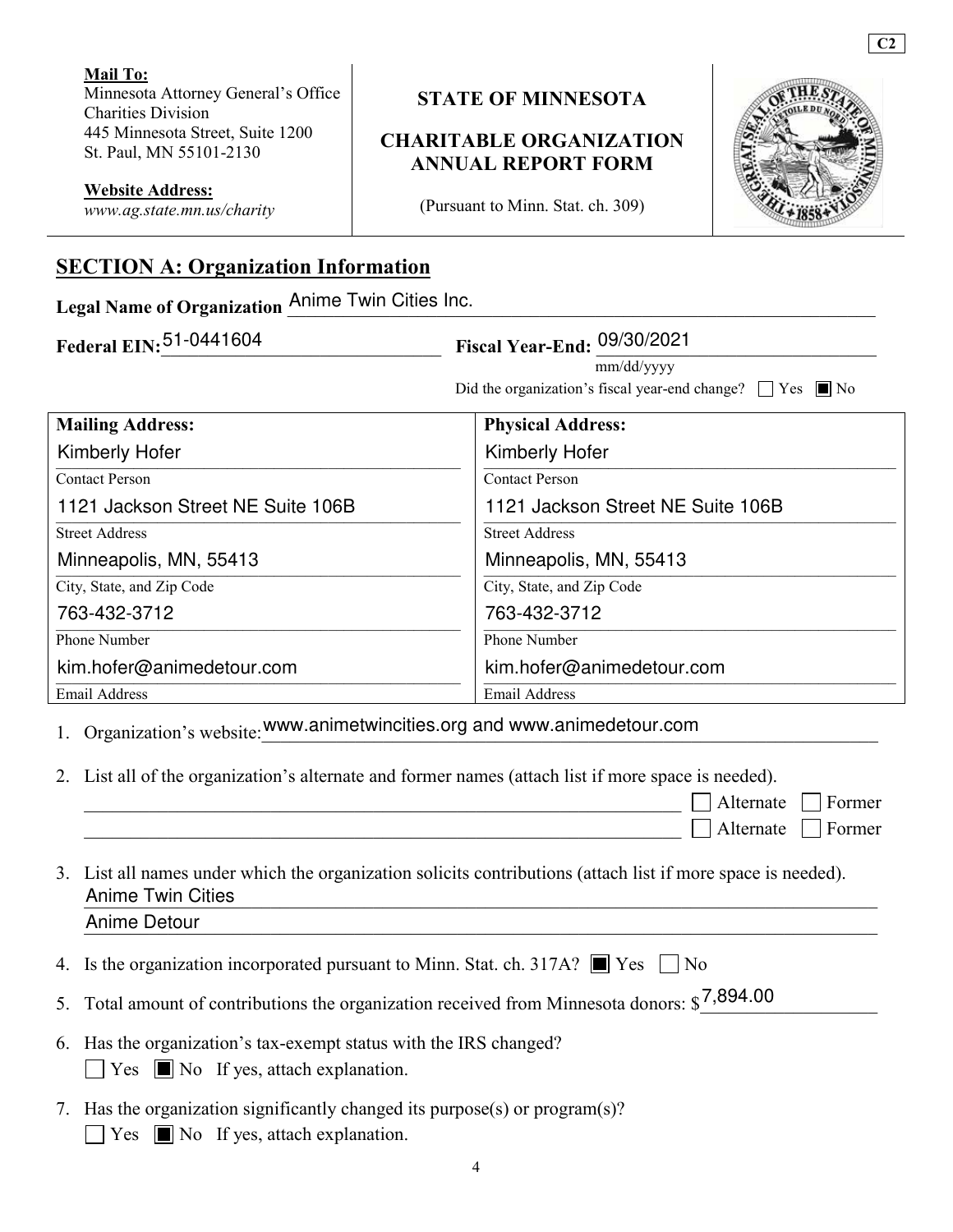

**C2** 

- 8. Has the organization been denied the right to solicit contributions by any court or government agency?  $\Box$  Yes  $\Box$  No If yes, attach explanation.
- 9. Does the organization use the services of a professional fundraiser (outside solicitor or consultant) to solicit contributions in Minnesota?  $\Box$  Yes  $\Box$  No

If yes, provide the following information for each (attach list if more space is needed):

| Name of Professional Fundraiser | Compensation |  |
|---------------------------------|--------------|--|
|                                 |              |  |
|                                 |              |  |
|                                 |              |  |

10. Is the organization a food shelf?  $\Box$  Yes  $\Box$  No

|  |  |  |  |  | If yes, is the organization required to file an audit? $\Box$ Yes, audit attached $\Box$ No |  |
|--|--|--|--|--|---------------------------------------------------------------------------------------------|--|
|--|--|--|--|--|---------------------------------------------------------------------------------------------|--|

Street Address City, State, and Zip Code

**Note:** An organization that has total revenue of more than \$750,000 is required to file an audit prepared in accordance with generally accepted accounting principles by an independent CPA or LPA. The value of donated food to a nonprofit food shelf may be excluded from the total revenue if the food is donated for subsequent distribution at no charge and is not resold.

11. Do any directors, officers, or employees of the organization or its related organization(s) receive total compensation\* of more than \$100,000?  $\Box$  Yes  $\Box$  No

If yes, provide the following information for the five highest paid individuals:

| Name and title | Compensation* | Other compensation |
|----------------|---------------|--------------------|
|                |               |                    |
|                |               |                    |
|                |               |                    |
|                |               |                    |
|                |               |                    |
|                |               |                    |

\*Compensation is defined as the total amount reported on Form W-2 (Box 5) or Form 1099-MISC (Box 7) issued by the organization and its related organizations to the individual. *See* Minn. Stat. § 309.53, subd.  $3(i)$  and Minn. Stat. § 317A.011 for definitions.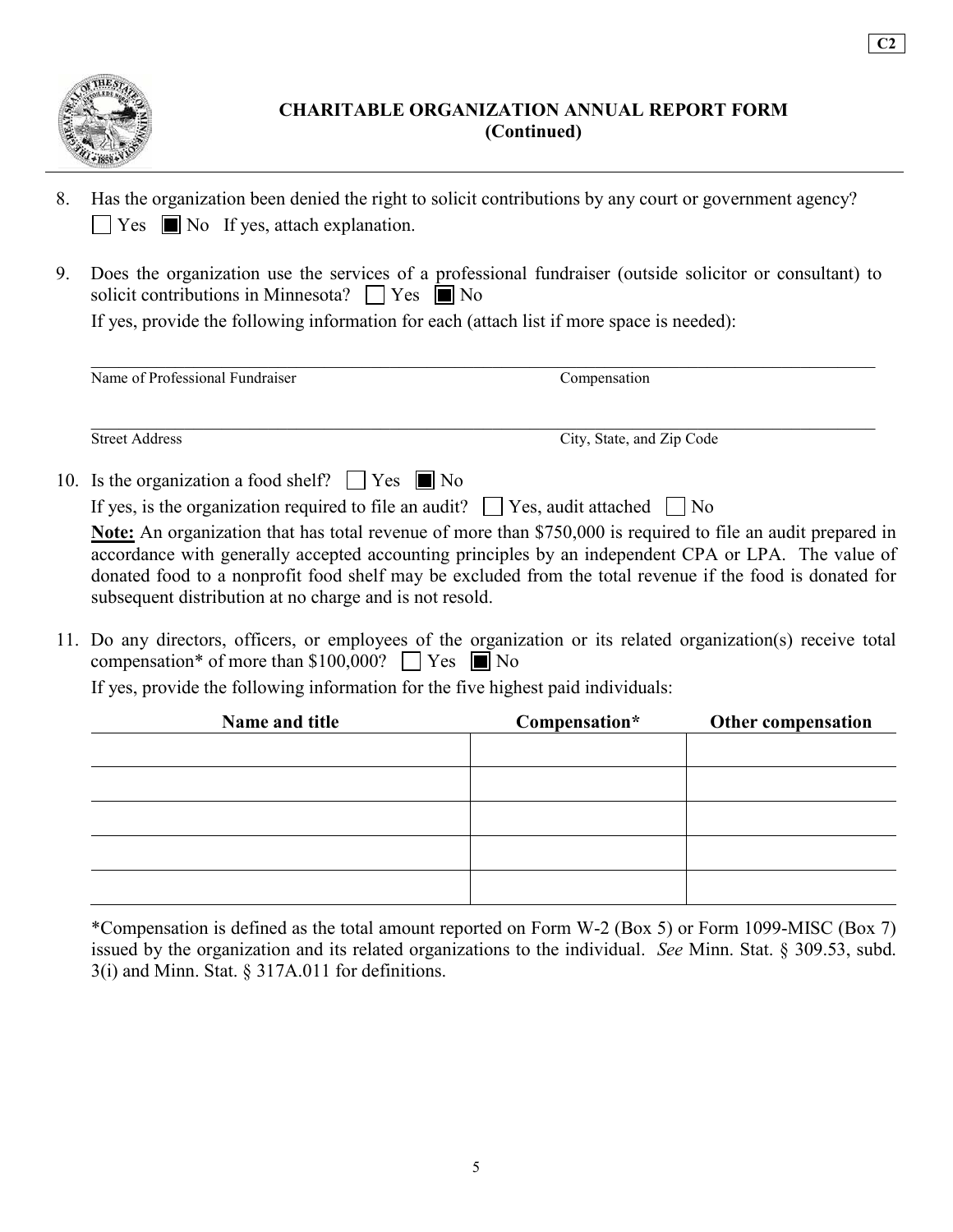

**C2** 

### **SECTION B: Financial Information**

This section must be completed by organizations that file an IRS Form 990-EZ, 990-PF, or 990-N. Organizations that file an IRS Form 990 may skip Section B and go directly to Section C.

| <b>INCOME</b>                    |                          |    |
|----------------------------------|--------------------------|----|
| 1. Contributions Received        | \$7,895.00               |    |
| 2. Government Grants             | \$0.00                   |    |
| 3. Program Service Revenue       | \$5,915.00               |    |
| 4. Other Revenue                 | \$19.00                  |    |
| <b>5. TOTAL INCOME</b>           | \$13,829.00              |    |
| <b>EXPENSES</b>                  |                          |    |
| 6. Program Expenses              | \$59,334.00              |    |
| 7. Management & General Expenses | 10,784.00                |    |
| 8. Fund-raising Expenses         | \$0.00                   | 8  |
| <b>9. TOTAL EXPENSES</b>         | \$70,118.00              | 9  |
| <b>10. EXCESS or DEFICIT</b>     | $\frac{1}{2}$ -56,289.00 | 10 |
| (Line 5 minus Line 9)            |                          |    |

#### **ASSETS**

| $11.$ Cash                      | \$165,595.00 |    |
|---------------------------------|--------------|----|
| 12. Land, Buildings & Equipment | \$0.00       |    |
| 13. Other Assets                | \$0.00       |    |
| <b>14. TOTAL ASSETS</b>         | \$165,595.00 | 14 |

#### **LIABILITIES**

| <b>18. TOTAL LIABILITIES</b> | \$0.00 | 18  |
|------------------------------|--------|-----|
| 17. Other Liabilities        | \$0.00 |     |
| 16. Grants Payable           | \$0.00 | 16. |
| 15. Accounts Payable         | \$0.00 |     |

#### **FUND BALANCE/NET WORTH**

(Line 14 minus Line 18)

| \$0.00 |  |
|--------|--|
| \$0.00 |  |
| \$0.00 |  |
| \$0.00 |  |
|        |  |

### 165,595.00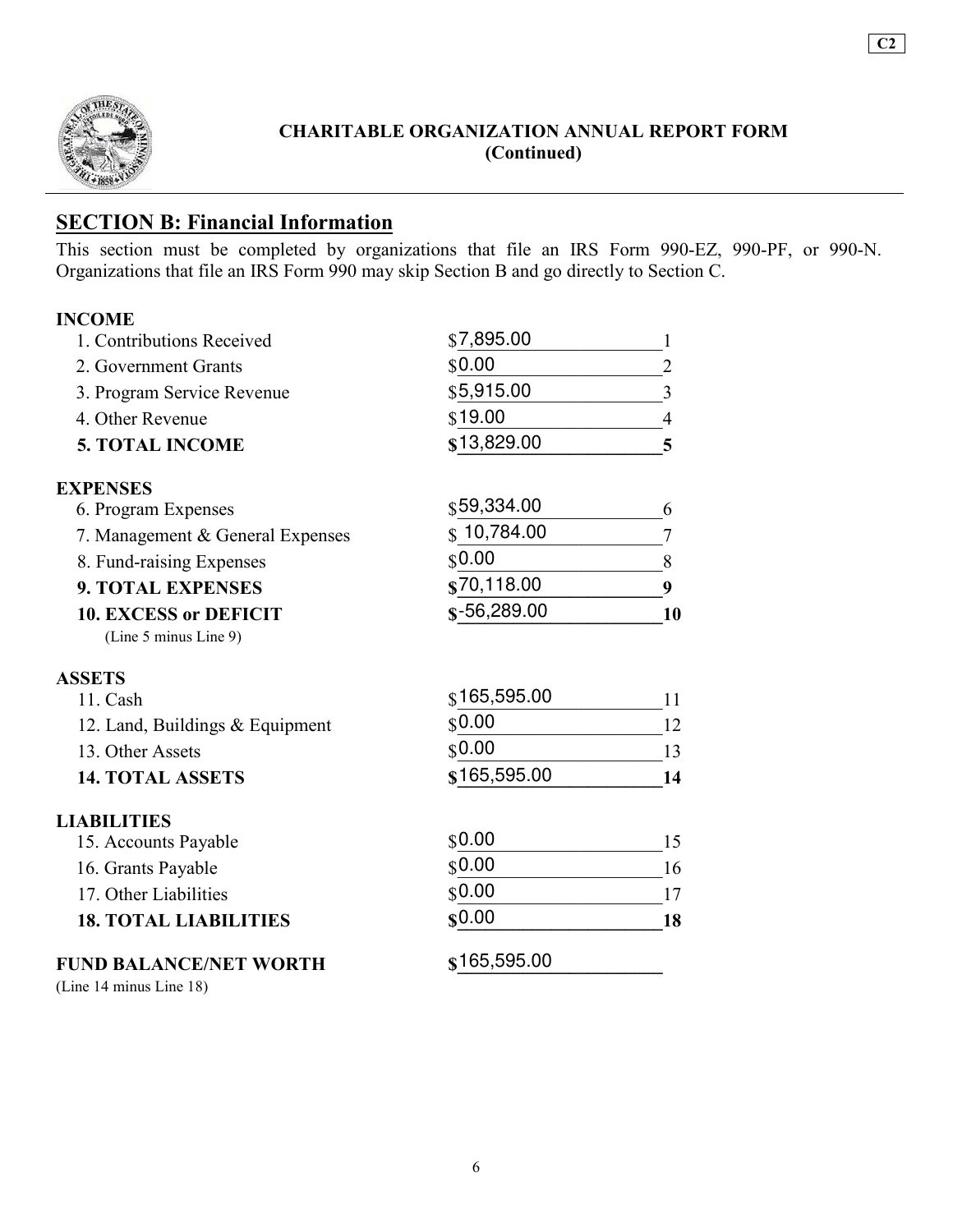

## **Section B (continued): Statement of Functional Expenses**

This expense statement must be prepared in accordance with generally accepted accounting principles. Each column must be completed, and Columns B, C, and D must equal Column A. The amount on Line 25, Column A must match Line 17 of IRS Form 990-EZ or Line 26 of IRS Form 990-PF.

|                                                                                                                                                                                                                                      | (A)<br>Total expenses | (B)<br>Program service<br>expenses | (C)<br>Management and<br>general expenses | <b>(D)</b><br>Fundraising<br>expenses |
|--------------------------------------------------------------------------------------------------------------------------------------------------------------------------------------------------------------------------------------|-----------------------|------------------------------------|-------------------------------------------|---------------------------------------|
| 1. Grants and other assistance to governments and organizations in the U.S.                                                                                                                                                          |                       |                                    |                                           |                                       |
| 2. Grants and other assistance to individuals in the U.S.                                                                                                                                                                            |                       |                                    |                                           |                                       |
| 3. Grants and other assistance to governments, organizations, and individuals                                                                                                                                                        |                       |                                    |                                           |                                       |
| outside the U.S.                                                                                                                                                                                                                     |                       |                                    |                                           |                                       |
| 4. Benefits paid to or for members                                                                                                                                                                                                   |                       |                                    |                                           |                                       |
| 5. Compensation of current officers, directors, trustees, and key employees                                                                                                                                                          |                       |                                    |                                           |                                       |
| 6. Compensation not included above, to disqualified persons (as defined under<br>section $4958(f)(1)$ and persons described in section $4958(c)(3)(B)$                                                                               |                       |                                    |                                           |                                       |
| 7. Other salaries and wages                                                                                                                                                                                                          |                       |                                    |                                           |                                       |
| <b>8.</b> Pension plan contributions (include section $401(k)$ and section $403(b)$                                                                                                                                                  |                       |                                    |                                           |                                       |
| employer contributions)                                                                                                                                                                                                              |                       |                                    |                                           |                                       |
| 9. Other employee benefits                                                                                                                                                                                                           |                       |                                    |                                           |                                       |
| 10. Payroll taxes                                                                                                                                                                                                                    |                       |                                    |                                           |                                       |
| 11. Fees for services (non-employees):                                                                                                                                                                                               |                       |                                    |                                           |                                       |
| a. Management                                                                                                                                                                                                                        |                       |                                    |                                           |                                       |
| <b>b.</b> Legal                                                                                                                                                                                                                      |                       |                                    |                                           |                                       |
| c. Accounting                                                                                                                                                                                                                        | 1,130.00              | 0.00                               | 1,130.00                                  | 0.00                                  |
| d. Lobbying                                                                                                                                                                                                                          |                       |                                    |                                           |                                       |
| e. Professional fundraising services                                                                                                                                                                                                 |                       |                                    |                                           |                                       |
| f. Investment management fees                                                                                                                                                                                                        |                       |                                    |                                           |                                       |
| g. Other                                                                                                                                                                                                                             | 18,398.00             | 18,398.00                          | 0.00                                      | 0.00                                  |
| 12. Advertising and promotion                                                                                                                                                                                                        |                       |                                    |                                           |                                       |
| 13. Office expenses                                                                                                                                                                                                                  | 288.00                | 0.00                               | 288.00                                    | 0.00                                  |
| 14. Information technology                                                                                                                                                                                                           | 3,230.00              | 0.00                               | 3,230.00                                  | 0.00                                  |
| 15. Royalties                                                                                                                                                                                                                        |                       |                                    |                                           |                                       |
| 16. Occupancy                                                                                                                                                                                                                        | 14,408.00             | 11,527.00                          | 2,881.00                                  | 0.00                                  |
| 17. Travel                                                                                                                                                                                                                           |                       |                                    |                                           |                                       |
| 18. Payments of travel or entertainment expenses for any federal, state, or<br>local public officials                                                                                                                                |                       |                                    |                                           |                                       |
| 19. Conferences, conventions, and meetings                                                                                                                                                                                           | 28,565.00             | 28,565.00                          | 0.00                                      | 0.00                                  |
| 20. Interest                                                                                                                                                                                                                         |                       |                                    |                                           |                                       |
| 21. Payments to affiliates                                                                                                                                                                                                           |                       |                                    |                                           |                                       |
| 22. Depreciation, depletion, and amortization                                                                                                                                                                                        |                       |                                    |                                           |                                       |
| 23. Insurance                                                                                                                                                                                                                        | 3,003.00              | 0.00                               | 3,003.00                                  | 0.00                                  |
| 24. Other expenses. Itemize expenses not covered above. Expenses labeled<br>miscellaneous may not exceed 5% of total expenses (Line 25).                                                                                             |                       |                                    |                                           |                                       |
|                                                                                                                                                                                                                                      | 490.00                | 490.00                             | 0.00                                      | 0.00                                  |
| a. Books, Subscriptions, Reference                                                                                                                                                                                                   | 212.00                | 0.00                               | 212.00                                    |                                       |
| b. Business Registration Fees                                                                                                                                                                                                        | 200.00                | 160.00                             | 40.00                                     | 0.00                                  |
| c. Supplies                                                                                                                                                                                                                          | 194.00                | 194.00                             | 0.00                                      | 0.00                                  |
| d. Deposit refund                                                                                                                                                                                                                    |                       |                                    |                                           |                                       |
| 25. Total functional expenses. Add lines 1 through 24d.                                                                                                                                                                              | 70,118.00             | 59,334.00                          | 10,784.00                                 | 0.00                                  |
| 26. Joint costs. Check here $\blacktriangleright$ $\Box$ if following SOP 98-2. Complete this line<br>only if the organization reported in Column B joint costs from a combined<br>educational campaign and fundraising solicitation |                       |                                    |                                           |                                       |

**C2**